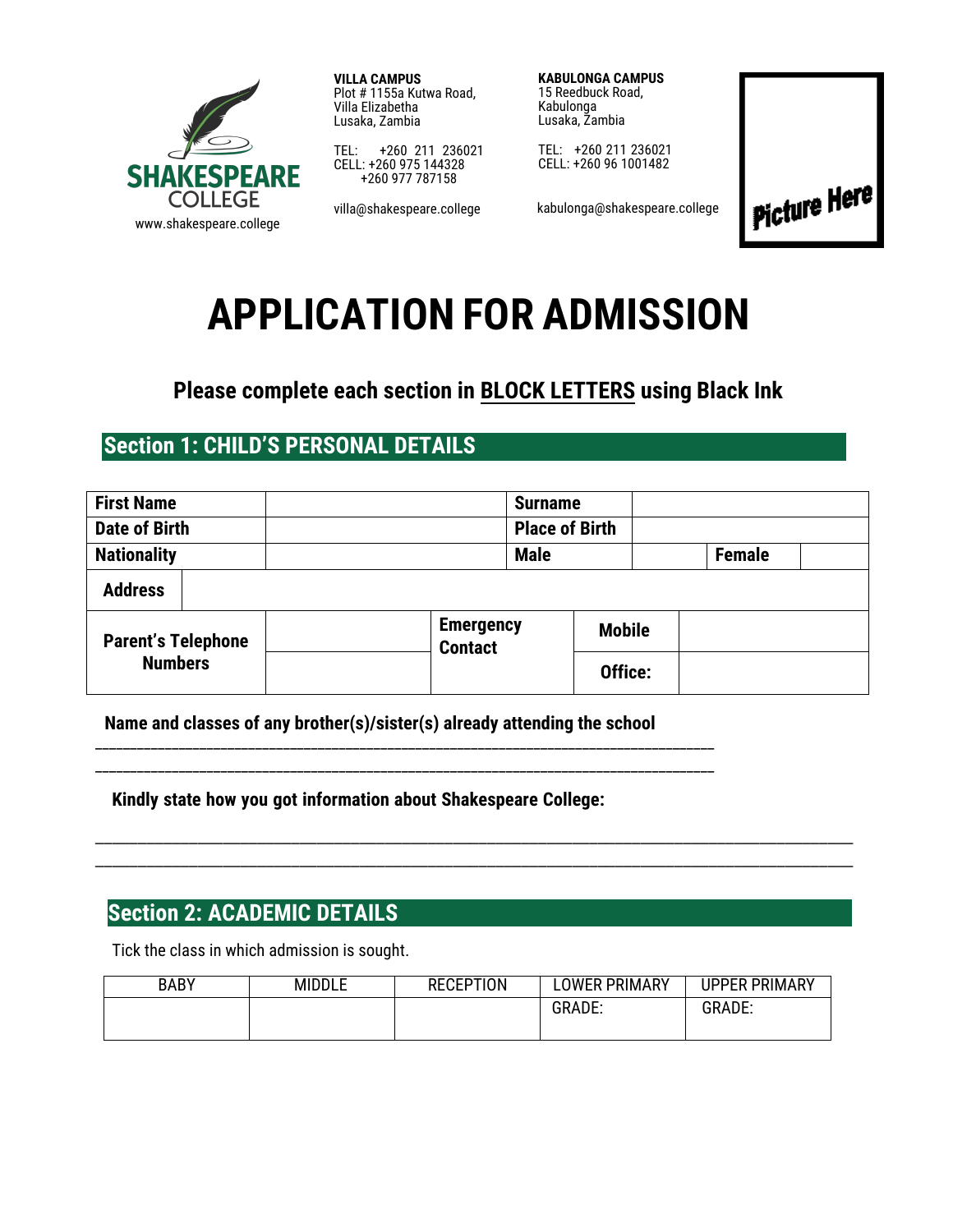# **Section 3: PERSONALITY AND HEALTH**

**Please provide details of any special aspects of your child's personality:** 

**Please provide information if your child has any health problem requiring special attention:** 

\_\_\_\_\_\_\_\_\_\_\_\_\_\_\_\_\_\_\_\_\_\_\_\_\_\_\_\_\_\_\_\_\_\_\_\_\_\_\_\_\_\_\_\_\_\_\_\_\_\_\_\_\_\_\_\_\_\_\_\_\_\_\_\_\_\_\_\_\_\_\_\_\_\_\_\_\_\_\_\_\_\_\_\_\_\_\_\_\_\_ \_\_\_\_\_\_\_\_\_\_\_\_\_\_\_\_\_\_\_\_\_\_\_\_\_\_\_\_\_\_\_\_\_\_\_\_\_\_\_\_\_\_\_\_\_\_\_\_\_\_\_\_\_\_\_\_\_\_\_\_\_\_\_\_\_\_\_\_\_\_\_\_\_\_\_\_\_\_\_\_\_\_\_\_\_\_\_\_\_\_ \_\_\_\_\_\_\_\_\_\_\_\_\_\_\_\_\_\_\_\_\_\_\_\_\_\_\_\_\_\_\_\_\_\_\_\_\_\_\_\_\_\_\_\_\_\_\_\_\_\_\_\_\_\_\_\_\_\_\_\_\_\_\_\_\_\_\_\_\_\_\_\_\_\_\_\_\_\_\_\_\_\_\_\_\_\_\_\_\_\_

\_\_\_\_\_\_\_\_\_\_\_\_\_\_\_\_\_\_\_\_\_\_\_\_\_\_\_\_\_\_\_\_\_\_\_\_\_\_\_\_\_\_\_\_\_\_\_\_\_\_\_\_\_\_\_\_\_\_\_\_\_\_\_\_\_\_\_\_\_\_\_\_\_\_\_\_\_\_\_\_\_\_\_\_\_\_\_\_\_\_ \_\_\_\_\_\_\_\_\_\_\_\_\_\_\_\_\_\_\_\_\_\_\_\_\_\_\_\_\_\_\_\_\_\_\_\_\_\_\_\_\_\_\_\_\_\_\_\_\_\_\_\_\_\_\_\_\_\_\_\_\_\_\_\_\_\_\_\_\_\_\_\_\_\_\_\_\_\_\_\_\_\_\_\_\_\_\_\_\_\_ \_\_\_\_\_\_\_\_\_\_\_\_\_\_\_\_\_\_\_\_\_\_\_\_\_\_\_\_\_\_\_\_\_\_\_\_\_\_\_\_\_\_\_\_\_\_\_\_\_\_\_\_\_\_\_\_\_\_\_\_\_\_\_\_\_\_\_\_\_\_\_\_\_\_\_\_\_\_\_\_\_\_\_\_\_\_\_\_\_\_ \_\_\_\_\_\_\_\_\_\_\_\_\_\_\_\_\_\_\_\_\_\_\_\_\_\_\_\_\_\_\_\_\_\_\_\_\_\_\_\_\_\_\_\_\_\_\_\_\_\_\_\_\_\_\_\_\_\_\_\_\_\_\_\_\_\_\_\_\_\_\_\_\_\_\_\_\_\_\_\_\_\_\_\_\_\_\_\_\_\_

# **Section 4: PARENT / GUARDIAN DATA**

| <b>Father's Name</b>    |                    |
|-------------------------|--------------------|
| <b>Profession</b>       | <b>Designation</b> |
| <b>Organization</b>     |                    |
| <b>Office Address</b>   |                    |
| <b>Office Telephone</b> | <b>Fax No:</b>     |
| Email:                  |                    |

| <b>Mother's Names</b>      |  |                   |         |                     |
|----------------------------|--|-------------------|---------|---------------------|
| <b>Mother's Occupation</b> |  | <b>House Wife</b> |         | <b>Professional</b> |
| <b>Profession</b>          |  |                   |         |                     |
| <b>Oganization</b>         |  |                   |         |                     |
| <b>Office Address</b>      |  |                   |         |                     |
| <b>Office Telephone</b>    |  |                   | Fax No: |                     |
| Email:                     |  |                   |         |                     |